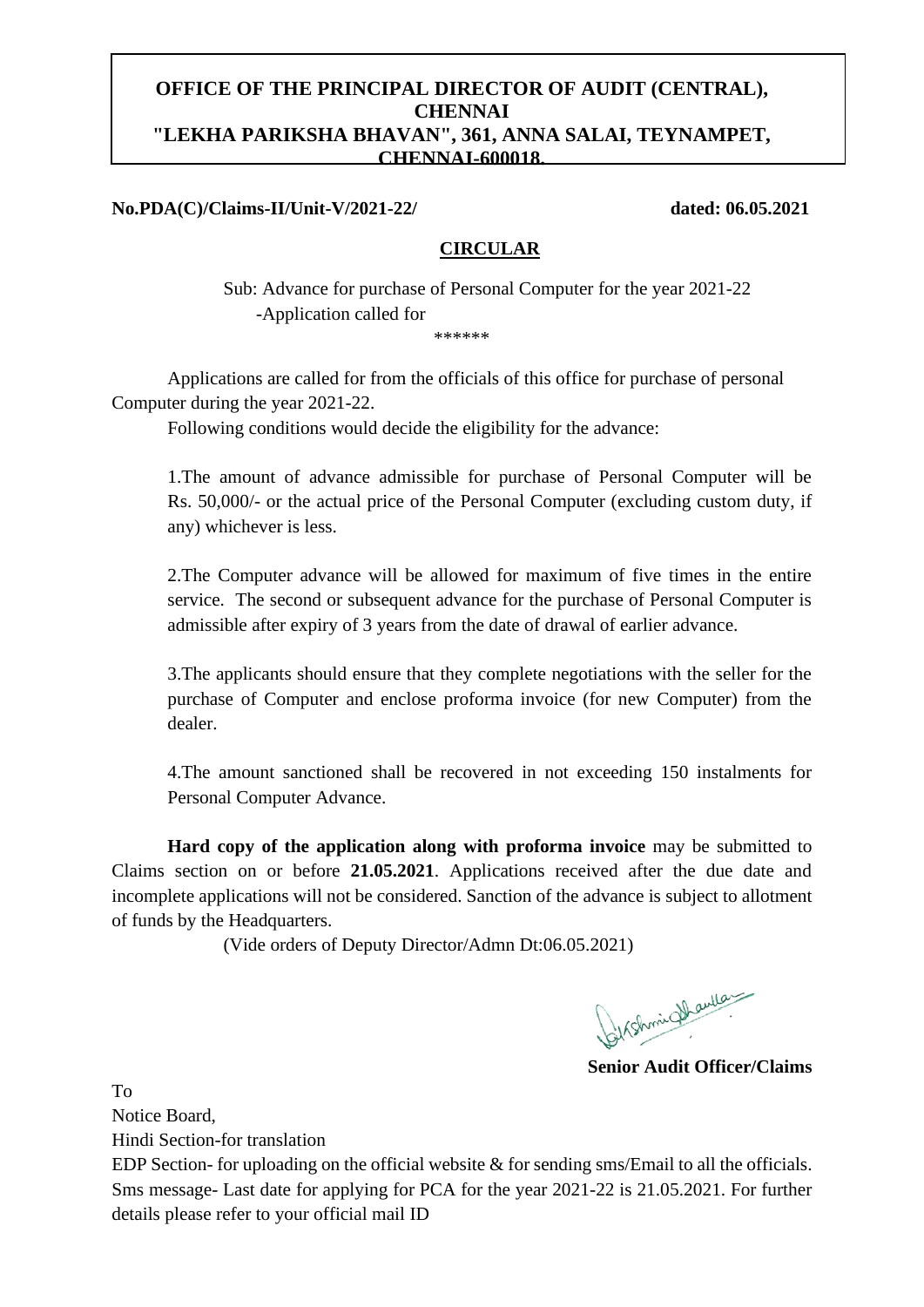# **APPLICATION FOR ADVANCE FOR THE PURCHASE OF PERSONAL COMPUTER**

| 1.  | Name of Applicant                                                                                                                                                                                                                                                                                   |  |
|-----|-----------------------------------------------------------------------------------------------------------------------------------------------------------------------------------------------------------------------------------------------------------------------------------------------------|--|
|     | ID No.                                                                                                                                                                                                                                                                                              |  |
|     |                                                                                                                                                                                                                                                                                                     |  |
| 2.  | Designation & Section                                                                                                                                                                                                                                                                               |  |
| 3.  | <b>Residential Address</b>                                                                                                                                                                                                                                                                          |  |
| 4.  | Date Of Appointment                                                                                                                                                                                                                                                                                 |  |
| 5.  | <b>Basic Pay</b>                                                                                                                                                                                                                                                                                    |  |
| 6.  | Anticipated price of PC                                                                                                                                                                                                                                                                             |  |
| 7.  | Amount of advance required                                                                                                                                                                                                                                                                          |  |
| 8.  | Date of Superannuation/                                                                                                                                                                                                                                                                             |  |
|     | Retirement.                                                                                                                                                                                                                                                                                         |  |
| 9.  | Number of instalments in which the                                                                                                                                                                                                                                                                  |  |
|     | advance desired to be repaid                                                                                                                                                                                                                                                                        |  |
|     | (Not exceeding 150)                                                                                                                                                                                                                                                                                 |  |
| 10. | Whether advance for similar purpose                                                                                                                                                                                                                                                                 |  |
|     | was obtained previously and if so -                                                                                                                                                                                                                                                                 |  |
|     | (a) Date of drawl of advance                                                                                                                                                                                                                                                                        |  |
|     | (b) Amount of advance and/for                                                                                                                                                                                                                                                                       |  |
|     | interest thereon still outstanding,                                                                                                                                                                                                                                                                 |  |
|     | if any                                                                                                                                                                                                                                                                                              |  |
| 11. | Whether the intention is to                                                                                                                                                                                                                                                                         |  |
|     | purchase -                                                                                                                                                                                                                                                                                          |  |
|     | (a) a new or an old PC.                                                                                                                                                                                                                                                                             |  |
|     | (b)If the intention is to purchase the<br>P.C. through a person other than a<br>regular or reputed dealer or agent,<br>whether previous sanction of the<br>authority<br>competent<br>has<br>been<br>obtained as required under Rule<br>18(3) of the Central Civil Service<br>(Conduct) Rules, 1964. |  |
|     |                                                                                                                                                                                                                                                                                                     |  |